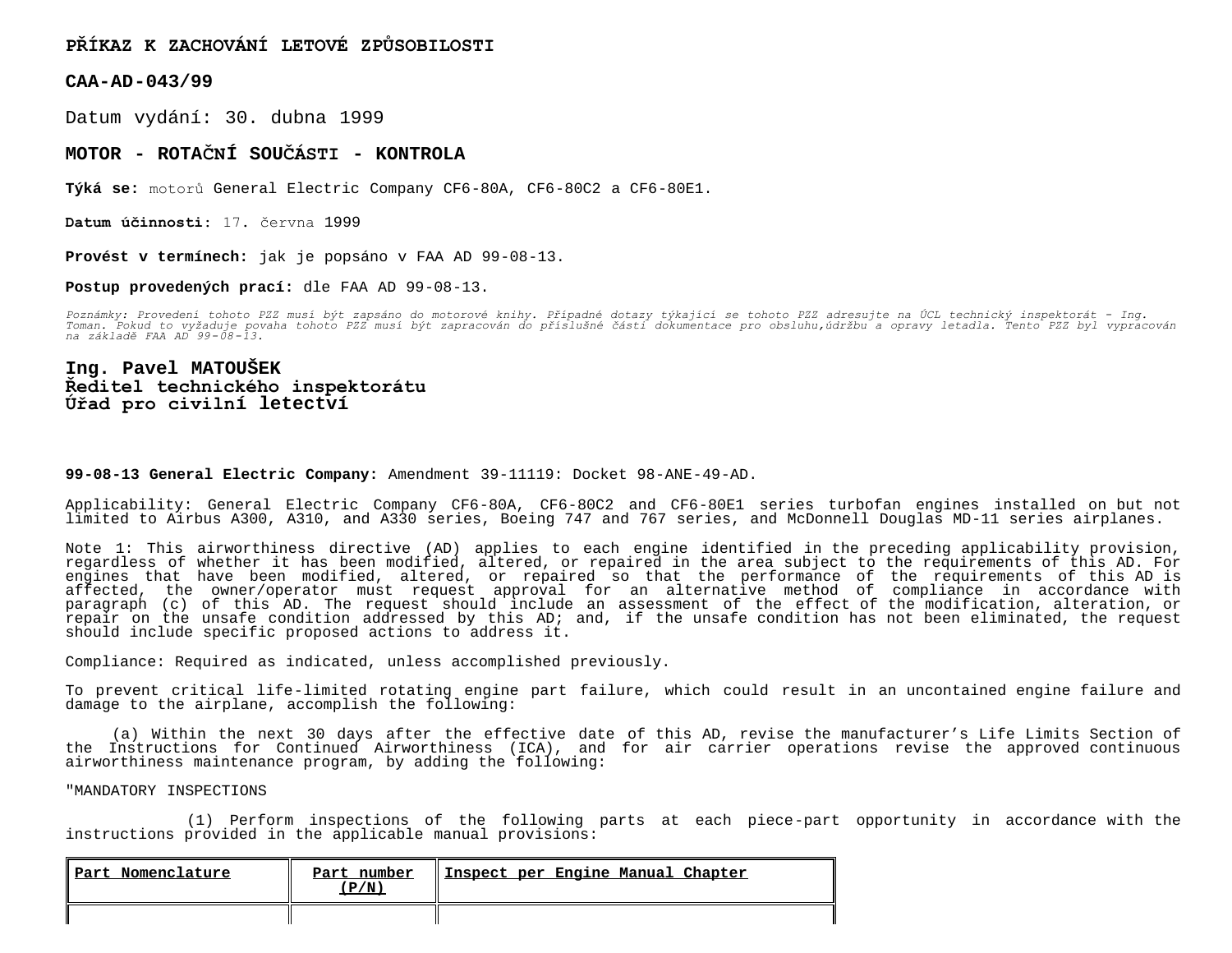| For CF6-80A Engines:                                                |                |                                                                                                                                                                                                        |
|---------------------------------------------------------------------|----------------|--------------------------------------------------------------------------------------------------------------------------------------------------------------------------------------------------------|
| Fan Rotor Disk Stage 1                                              | A <sub>1</sub> | 72-21-03, paragraph 3, Fluorescent-<br>Penetrant Inspect; and 72-21-03,<br>paragraph 4, Eddy Current Inspect.                                                                                          |
| High Pressure Turbine<br>Rotor<br>Stage<br>Disk/Shaft               | All            | 72-53-02, paragraph 3, Fluorescent-<br>Penetrant Inspect Disk/Shaft per 70-32-<br>02; and $72-53-02$ , paragraph $6$ , Eddy<br>Current Inspection.                                                     |
| High Pressure Turbine<br>Rotor Stage 2 Disk                         | All            | 72-53-06, paragraph 3, Fluorescent-<br>Penetrant Inspect; and 72-53-06,<br>paragraph 6, Eddy Current Inspection of<br>Rim Boltholes for Cracks.                                                        |
| For CF6-80C2 Engines:                                               |                |                                                                                                                                                                                                        |
| Fan Rotor Disk Stage 1                                              | A11            | Task 72-21-03-200-000-004, Fluorescent-<br>Penetrant Inspection; and Task 72-21-03-<br>200-000-008, Eddy Current Inspect Fan<br>Rotor Disk Stage 1 Bore, Forward and Aft<br>Hub Faces, and Bore Radii. |
| High Pressure Turbine<br>(HPT) Rotor<br>Stage 1<br>Disk/Shaft       | All            | Task 72-53-02-200-000-001, Fluorescent-<br>Penetrant Inspect the HPT Rotor Stage 1<br>$Disk/Shift: and Task 72-53-02-200-000-$<br>005, Eddy Current Inspection.                                        |
| Turbine<br>High<br>Pressure<br>(HPT)<br>Rotor<br>Stage<br>2<br>Disk | A11            | Task 72-53-06-200-000-002, Fluorescent-<br>Penetrant Inspect the Stage 2 Disk; and<br>Task 72-53-06-200-000-006, Eddy Current<br>Inspection of the HPTR Stage 2 Rim<br>Boltholes.                      |

| For CF6-80E1 Engines:                                      |     |                                                                                                                                                               |
|------------------------------------------------------------|-----|---------------------------------------------------------------------------------------------------------------------------------------------------------------|
| 1 Disk, Fan<br>Stage<br>Rotor                              | All | Task 72-21-03-230-051, Fluorescent-<br>Penetrant Inspection; and Task 72-21-03-<br>250-051 or 72-21-03-250-052, Eddy<br>Current Inspection.                   |
| High Pressure Turbine<br>(HPT) Rotor Stage 1<br>Disk/Shaft | All | Task 72-53-02-230-051, Fluorescent-<br>Penetrant Inspection; and Task 72-53-02-<br>200-001-005, Eddy Current Inspection.                                      |
| High Pressure Turbine<br>(HPT) Rotor Stage<br>- 2<br>Disk  | All | Task 72-53-06-230-051, Fluorescent-<br>Penetrant Inspection; and Task 72-53-06-<br>200-001-006, Eddy Current Inspection of<br>the HPTR Stage 2 Rim Boltholes. |

(2) For the purposes of these mandatory inspections, piece-part opportunity means:

 (i) The part is considered completely disassembled when done in accordance with the disassembly instructions in the manufacturer's engine manual; and